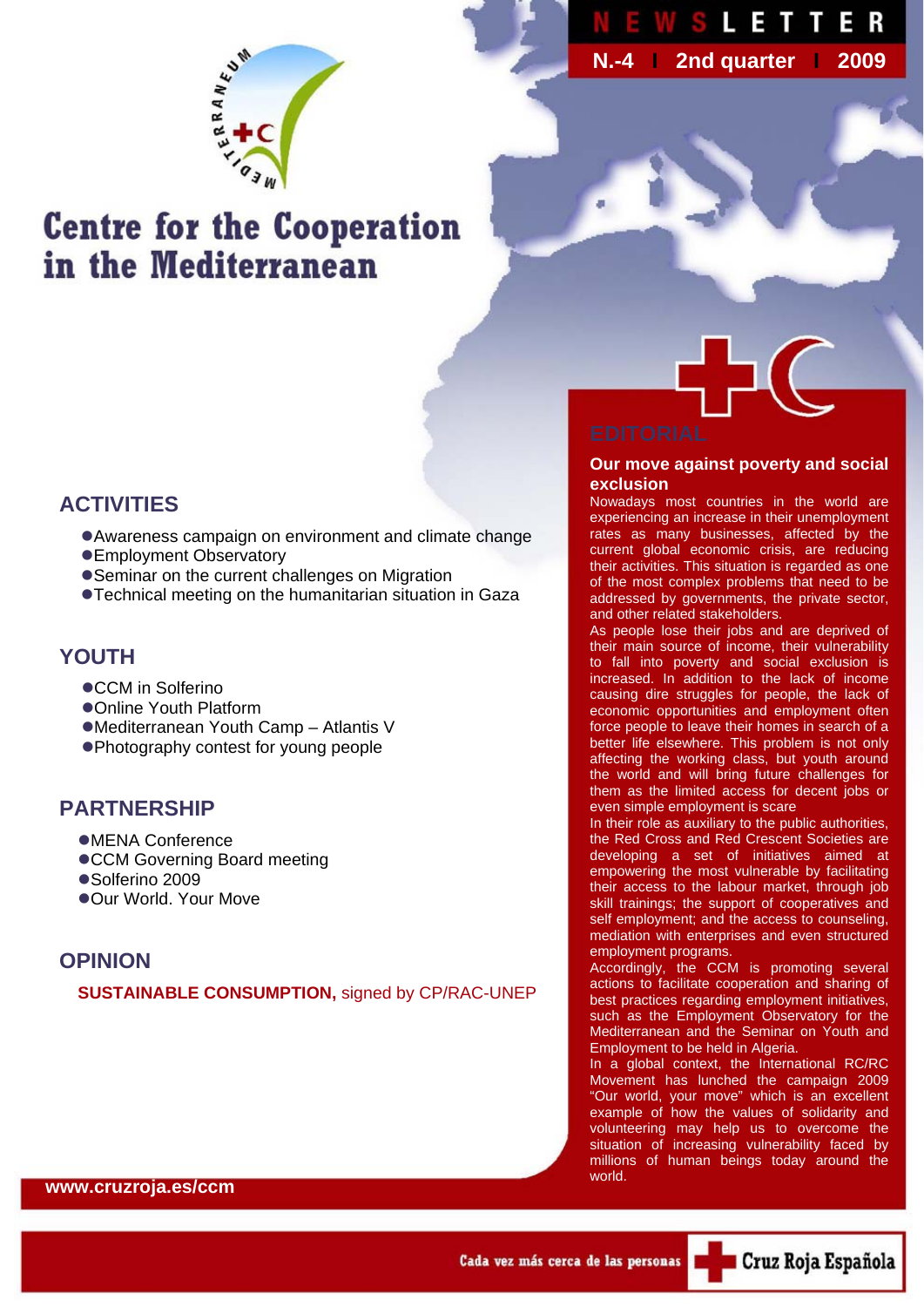### **ACTIVITIES**

**• Awareness campaign on climate change and** environment: the Algerian Red Crescent, with the support of the CCM, lunched last February an awareness campaign on environmental issues, focused on water consumption, and climate change, addressed to young students from each of the 48 districts (wilayas). This initiative has been based on sensitization activities, training of volunteers, gathering with youth, dissemination materials and tree plantation. And it has been conducted in partnership with the Ministries of Water, Agriculture and Environment.



As an initial stage a seminar for the youth leaders at national level (one for each wilaya) has been conducted in Tipaza, last February. The CCM participated in it facilitating a special session on leadership. These trained leaders have been in charge of activities management at local level.

Therefore for the last seven months more than one thousand volunteers participated on this activity, organizing around one hundred encounters with students, distributing brochures and giving information to the public in general, in around 620 schools and public centers.

The action at schools has been complemented with a reforestation initiative, all along the country, with an estimation of 25 thousand trees planted. The Ministry of Agriculture provided technical support and seeds and locations have been selected in partnership with local authorities.

In the other hand, each RC wilaya committee organized a youth contest on poetry and drawing with prizes at local level and a final selection of winners at national headquarters.

More awareness and reforestation activities are foreseen by next school period and the Algerian RC is working with the Ministry of Environment in order to establish a national program on those issues for youth sections.

#### **• Technical meeting on the humanitarian situation in**

Gaza: The CCM in partnership with the IEMed (European Institute of the Mediterranean) is preparing a technical meeting in order to discuss about the humanitarian needs and situation in the Gaza Strip, followed by a conference open to the general public to discuss the topic.

This will help to raise awareness on the current situation in Gaza and coordinate future actions among National Societies and other agencies. The speakers invited to the technical meeting and the open Conference include the President of the Palestine Red Crescent Society, relevant experts in the zone, academics and journalists.

Place: Barcelona (Spain) Dates: 9<sup>th</sup> of December

#### • Seminar on the current challenges on

Migration: This seminar, organized by the Centre for the Cooperation in the Mediterranean, with the technical support of the Spanish Red Cross and the Italian Red Cross and the collaboration of "la Caixa" Foundation and the State Department of Immigration-Emigration, took place in Murcia, Spain, on the 2nd and the 3rd of June 2009 open to the general public.

The seminar was devoted to the topic of the current challenges arising from the migration's phenomenon in both shores of the Mediterranean.

More than 100 participants attended the meeting. Among them, there were the representatives of the National Societies of Morocco, Libya, Algeria, Tunisia, Egypt, Palestine, Lebanon, Syria, Greece, Serbia, Italy, Malta, France, Croatia, Germany, Sweden and Spain, as well as representatives from the IFRC (Special Representative on Migration), IFRC Europe Zone and the Regional Office of North Africa of the IFRC, and the ICRC (Brussels Bureau Liaison). In addition, more than 20 other national and international organizations and, as well as local authorities, also took part in the event associations

The seminar highlighted the fact that migration is a transversal subject and that there is a strong need for coordination between different fields of work, for this reason the sessions were divided in different round tables in order to tackle the multiple dimensions of the migratory process, such as: Reality and consequences; strategies and policies; and current challenges –migrations and aging, migrations and youth, gender perspective on migration, migrations and development, models of integration, return and intercultural dialogue-.

Location: Murcia (Spain) Dates: 2<sup>nd</sup> and 3<sup>rd</sup> June 2009



**• Employment observatory:** as you know, the CCM is creating an Observatory for Employment which will result in a database containing all the employment projects SSNN has implemented or will implement in the future. This initiative is the result of the Seminar on inclusion of vulnerable groups through employment, held in Tunisia last year where needs of SSNN were identified. This database will collect the following information: type of project, objectives, implementation period, target population, and number of beneficiaries.

In this way, SSNN interested in implementing a similar project will be able to utilize the experiences of other SSNN to achieve greater success and effectiveness in their activities. The CCM is conducting a consultation process with SSNN to determine what information the Observatory should contain and use to promote their involvement in the project. After this step has been completed, a questionnaire will be developed including the received suggestions and comments. We would like to encourage the collaboration of all SSNN, in order to build the most successful tool that can meet the real needs of the most vulnerable with in the labour market.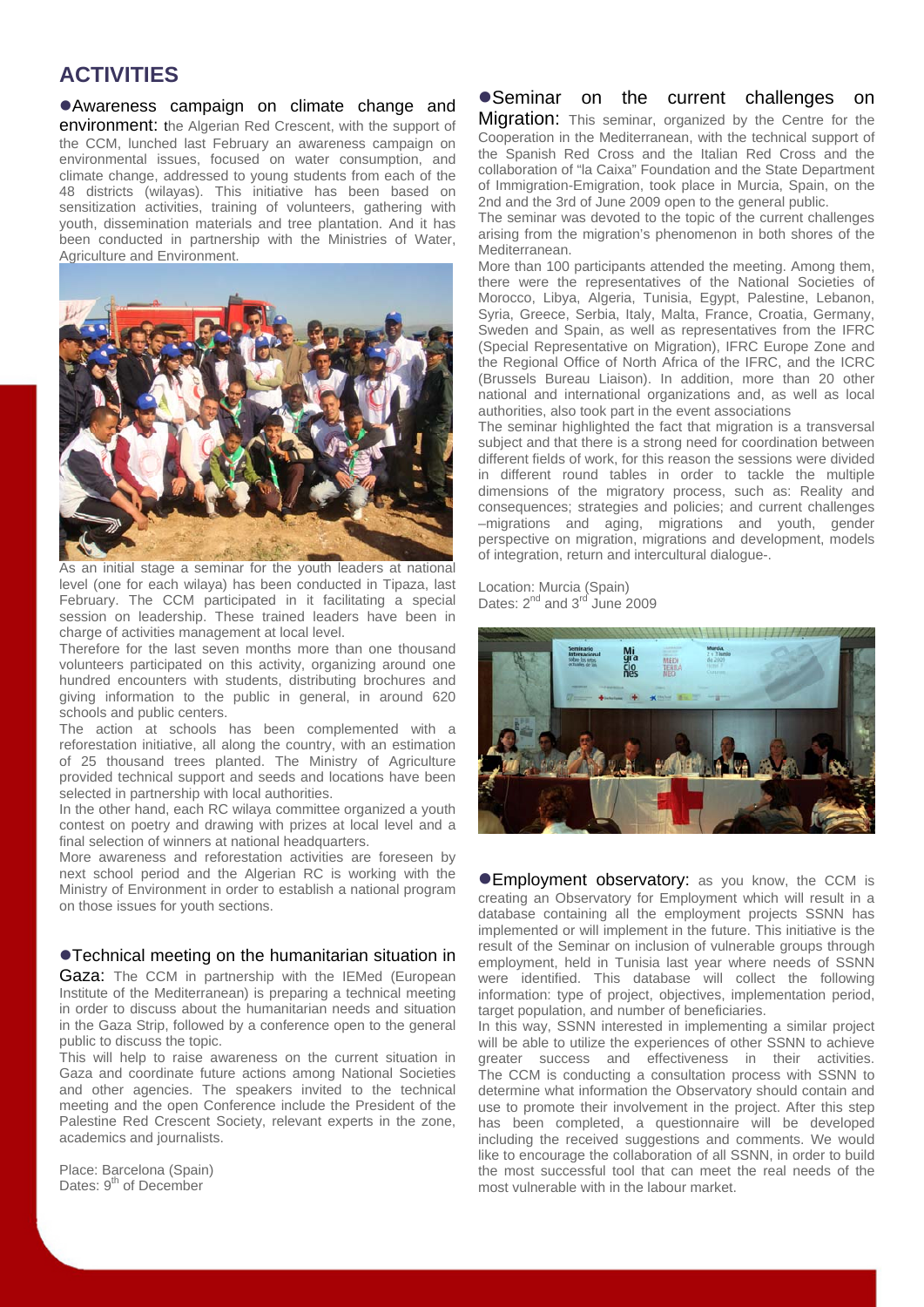# **YOUTH**

**. CCM** in Solferino: The CCM participated in the international encounter held in Solferino from the 23 to the 27 of June, sharing a stand with the Spanish Red Cross and carried out several activities for dissemination such as the organization of a workshop on intercultural dialogue for young participants.

In the other hand, in the framework of the "Youth on the Move" the CCM collaborated in the facilitation of a workshop on YABC organized by the Department of Principles and Values of the IFRC, and facilitated a workshop on leadership organized by the Youth Department of IFRC.

Also, the CCM collaborated with the Climatic Center on the facilitation of a workshop focused on the issue of climate change and aimed at promoting experience sharing among participants. The workshop provided them with some tools to be used in their awareness campaigns.

During the encounter, the CCM had the opportunity to hold an informal meeting with Mediterranean Youth participants in order to present a new tool aimed to increase interconnectedness among young volunteers in the Mediterranean: the new MED Youth Portal in its consultation stage.



• Photography contest for young people-Environment and climate change: The CCM organized a photography contest with the objective to raise awareness and promote participation of the young Mediterranean people on the issues of environment and climate change. The pictures have treated key challenges as pollution, climate change, desertification, sustainable development and natural resources among other relevant subjects. In order to coincide with the Solferino meeting in June 2009, the CCM decided to extend the deadline until the end of June.



Many young people from different NNSS participated in the contest and we are glad to announce the winner: Alexander Tanaskovic, from Serbia. He has been invited to participate in the Atlantis Youth Camp which will take place in Mehdia (Morocco) in August. In Atlantis a selection of the best pictures will also be displayed.

•Mediterranean Youth Camp - Atlantis V: The CCM, together with the Moroccan Red Crescent, is organizing the fifth edition of the Mediterranean Youth Camp, known as Atlantis, which has become a meeting place for young volunteers from SSNN of the Red Cross and Red Crescent in the Mediterranean. The Youth Camp Atlantis aims at bringing youth volunteer together to share their experiences and knowledge, thereby strengthening their ability to act as dynamic models of change within their SSNN.

This year the principal themes of Atlantis will be the environment and climate change. For this reason there will be organized several thematic workshops to tackle those topics from different perspectives, such as design of an awareness campaign, elaboration of an informative video, reduction of risks, developing a communitarian base or sustainable consumption.

Also, it is worth to highlight the organization of a workshop on Principles and Values, as it has been the custom in the past editions. In this workshop for the first time after the official launch in Solferino it will be implemented the *Tool-Kit on Principles and Values to capacitate Youth as Agents of Behavioral Change*, developed for the Department of Principles and Values of the International Federation.

Atlantis will count with facilitators from the Climate Center of the IFRC, the United Nations Environment Program, the Morocco Red Crescent, the Egyptian Red Crescent, the Spanish Red Cross, the French Red Cross and the CCM. The present edition counts with the support of the IFRC MENA Zone and the firm Abertis.

Furthermore, Atlantis will host an exhibition of the best photographs on the environment and climate change, taken by youth volunteers and submitted to the photo contest organized by the CCM.

Location: Mehdia, Morocco Dates: August 1-8, 2009



**• The MED Youth Portal:** The principal idea of this online platform for youth is to reinforce the feeling of belonging to youth volunteers in the Mediterranean and to create a space for meeting, exchange and technical support between youth through the use of new technologies. The online platform will be a common project shared by all Mediterranean Youth Sections. This will be officially presented at the 2010 Mediterranean Conference in Croatia. It goes in line with the objectives of the current campaign of the RC/RC International Movement "Youth on the Move" and the 2010 International Year of Rapprochement of Cultures.

Having undertaken a consultation process with SSNN and organized an informal meeting at the Youth Encounter in Solferino 2009, the CCM enters the second phase of this project, in which we will create feed-back on the suggestions received by the SSNN. This input will be very useful for the technical phase of designing the tools, contents and management. A draft of the technical project is expected by the end of this year.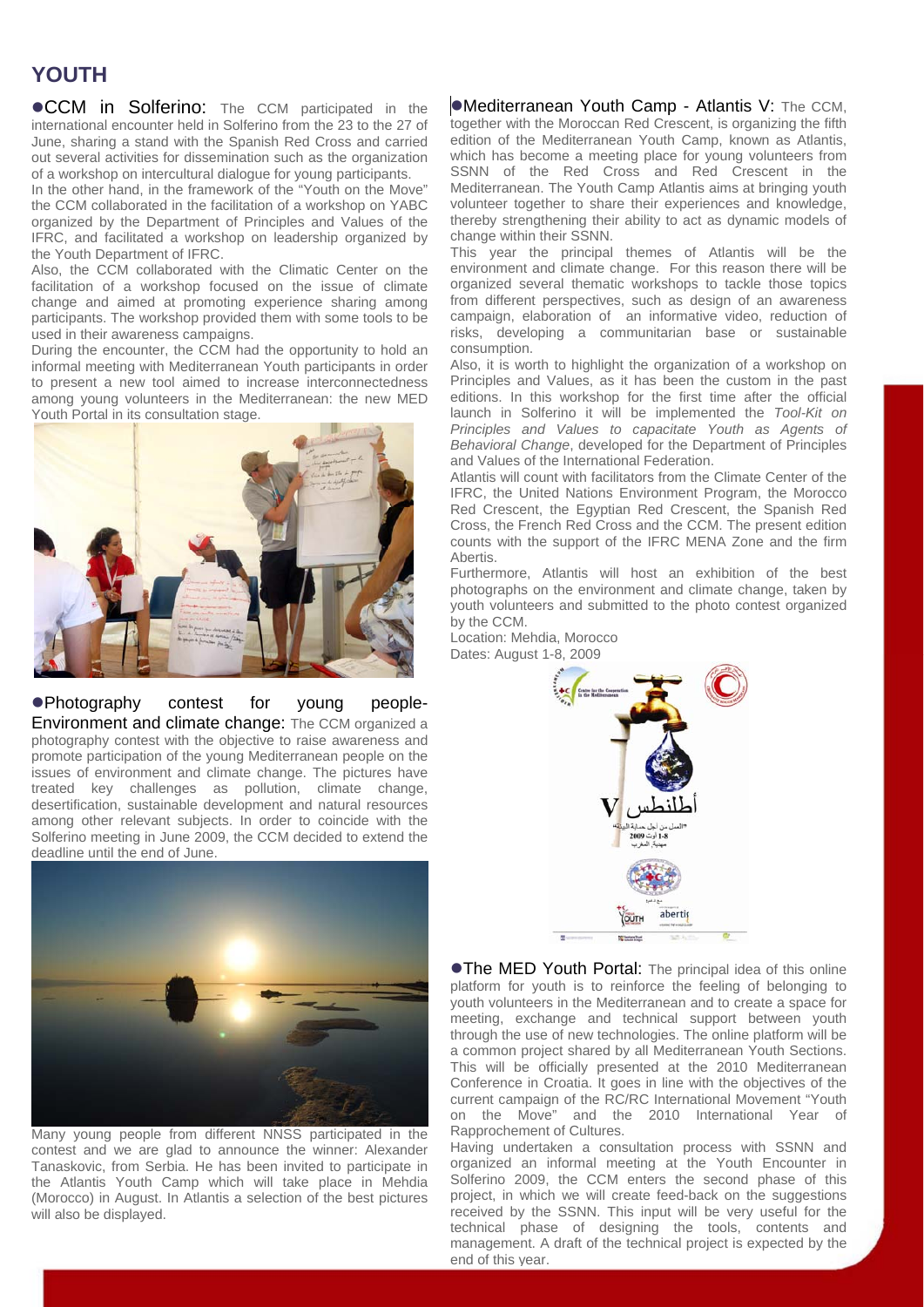## **PARTNERSHIP**

**•MENA Conference:** The Sixth Regional Conference for Red Crescent and Red Cross National Societies of MENA Zone was held in Damascus, Syrian Arab Republic, during 20-21 June 2009. 14 National Societies from the Middle East, North Africa and Gulf sub regions; 10 Partner National Societies; International Federation's Geneva Secretariat and MENA Zone Office; the International Committee of the Red Cross (ICRC); League of Arab States; the Arab Red Crescent and Red Cross Organisation (ARCO); and the Centre for Cooperation in the Mediterranean (CCM) were present at the Conference.

Under the theme "the auxiliary role of the National Societies", the distinct partnership of the National Societies and public authorities in humanitarian work was highlighted along with this unique role's national and international dimensions. Humanitarian Diplomacy, one of the three enabling strategies of the Vision 2020, was discussed based on its importance in building partnerships and being a responsibility for all involved. In addition, better planning; effective human resources; strong leadership, management and organisational structure; networking; mapping resources; knowledge sharing and enhancing partnerships were highlighted as the main elements to be reflected in the MENA plans and strategies as discussed in sub regional working groups.

The Seventh Regional Conference was agreed to be held in the United Arab Emirates in the summer of 2011.

Governing board meeting; Last April the Governing Board of the Centre for the Cooperation in the Mediterranean of the Spanish Red Cross met in Murcia. As main issues the Report of Activities 2008 and Financial Report 2008 were approved, as well as the Plan of Action for 2009.





Solferino 2009: From 23 to 28 June 2009, the greatest Red Cross Red Crescent event in history was held in Solferino, northern Italy. **Solferino 2009**, commemorating the 150<sup>th</sup> anniversary of the birth of the idea of the Red Cross, gathered together thousands of volunteers from over 150 National Societies of the world in the place where the well-known battle was fought in 1859. Some of them, from the most remote areas of the world, like Vanuatu, travelled for over 30 hours and through nine time zones to reach this place and some others, like the volunteers of the French and Spanish Red Cross, came in numerous delegations of hundreds of people.

During the days of the events, the volunteers had the opportunity to attend workshops and training sessions on specific topics in the fields of disaster response, health, principles and humanitarian values and capacity building, which were designed to give them the tools to keep their preparation on track, in order to face up to today's humanitarian challenges promptly and efficiently.

For a week, the 2000 people village of Solferino became a multiethnic metropolis, where different cultures, voices and ideas met and mixed together, under the same sky and the same emblems. Solferino 2009 has been a unique and never-to-be-forgotten moment of gathering, sharing and comparing, which will mark a milestone in the history of the International Movement of Red Cross and Red Crescent, remembering the past on one side - a past where the action undertaken by one changed forever the meaning of the word humanity - building the future on the other. A future where the power of humanity can continue to make a difference in the lives of the most vulnerable people.

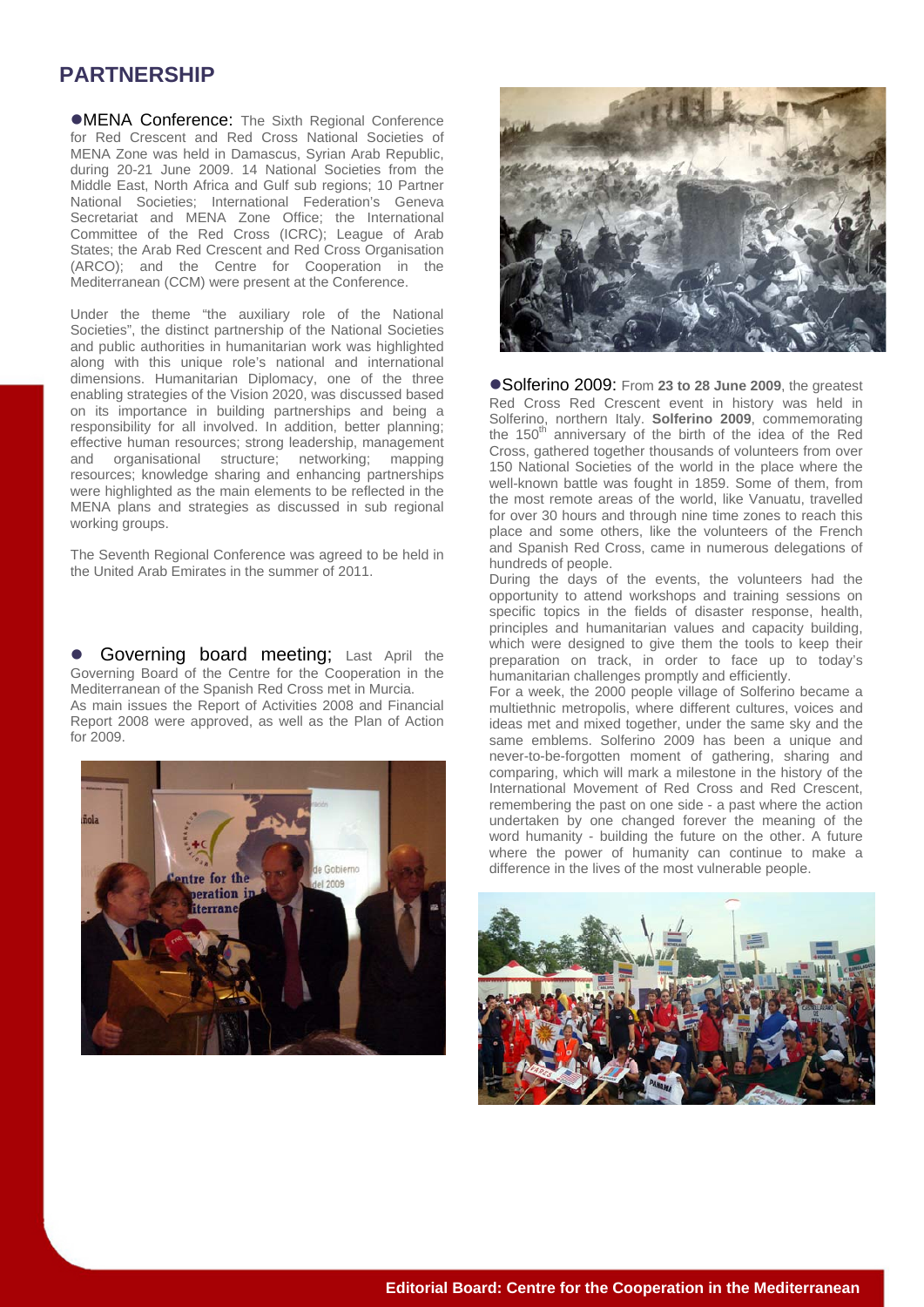. What is your move? Today, our world is facing unprecedented challenges, ranging from conflict and mass displacement to climate change, migration and a global financial crisis. We have a collective responsibility to make our world a better place. It's up to each of us, as individuals, to make a move and do something to help others.

The **Our world. Your move.** campaign is a call to action urging people everywhere to address the humanitarian challenges facing their communities, and to reach out, make a move, and better the world.

Initiated in 2009, the campaign is jointly led by the International Federation of Red Cross and Red Crescent Societies (IFRC) and the International Committee of the Red Cross (ICRC), and currently involves 107 National Societies worldwide. The aim is to continue the campaign through to 2011.



The **Our world. Your move.** campaign gives National Societies an great opportunity to raise their profiles both nationally and globally, as part of the International Red Cross and Red Crescent Movement. This includes endorsement from celebrities such as **Salif Keita** and **Mohamed Mounir**. Campaign materials developed for National Societies include a shared slogan, visual identity, an email signature, t-shirts and films, all available at http://av.ifrc.org

For first time in the history of the Red Cross Red Crescent, the **Our world. Your move.** campaign also focuses on social media as a key driver for building a dialogue and connecting with new audiences. The anchor in this effort is our web portal www.ourworld-yourmove.org, but we have several social media platforms for people to engage with the campaign:

| Blog:     | www.ourworld-yourmove.org/blog-english (in |
|-----------|--------------------------------------------|
|           | seven languages)                           |
| Facebook: | www.facebook.com/pages/Our-world-Your-     |
|           | move/71029858133                           |
| Twitter:  | www.twitter.com/yourmove09                 |
| YouTube:  | www.youtube.com/yourmove09                 |
| MySpace:  | www.myspace.com/ourworldyourmove           |
| Widgets:  | www.widgetbox.com/widget/our-world-your-   |
|           | move-blog                                  |
|           |                                            |

Please contact the campaign team for further information: Zach.abraham@ifrc.org campaign manager Amanda.mark@ifrc.org web editor Katherine.bundra@ifrc.org senior assistant

#### **e-mail: mediterraneo@cruzroja.es**



#### **SUSTAINABLE CONSUMPTION**

Consumption is a central feature of society. As the economy improves, individuals as well as governments, companies and organisations, tend to increase their consumption of products and services to meet their needs. Increased consumption also contributes to economic growth, which often is a key indicator used by governments to measure their success. Unfortunately consumption is also directly or indirectly the source for almost every environmental problem caused by human activities (source UNEP).

We are now living a global crisis, and as consumers, we should start to ask us questions: which are the consequences of our consumption patterns? As an example, let's take the mobile phone, a worldwide product; which Spain estimated sales for 2006 was 20 million units, and 80% of purchases were renewals; and there are currently 4100 million mobile subscribers in the world (61 percent of world population, according with the International Telecommunication Union), with an 24% average growth between 2000 and 2008; with this data we are sure that economies are developing, but is it a sustainable development? The extraction of their components (copper, iron, aluminium, antimony, tantalum, beryllium, nickel, chromium, lead, cadmium, mercury), involves waste material generation which can be estimated at 75 kg per mobile and the use of toxic compounds with consequences in our health and environment, affecting our land and water.

Mediterranean civil society is becoming aware that shifting to sustainable consumption patterns is a key issue in tackling sustainable development of the region. Initiatives on education for sustainable consumption, as the UNEP YouthxChange project, are continuously being supported.

Sustainable consumption is a challenge for all society, take action!

**Regional Activity Centre for Cleaner Production (CP/RAC), Mediterranean Action Plan (MAP), United Nations Environment Programme (UNEP)** 

http://www.ceprac.org